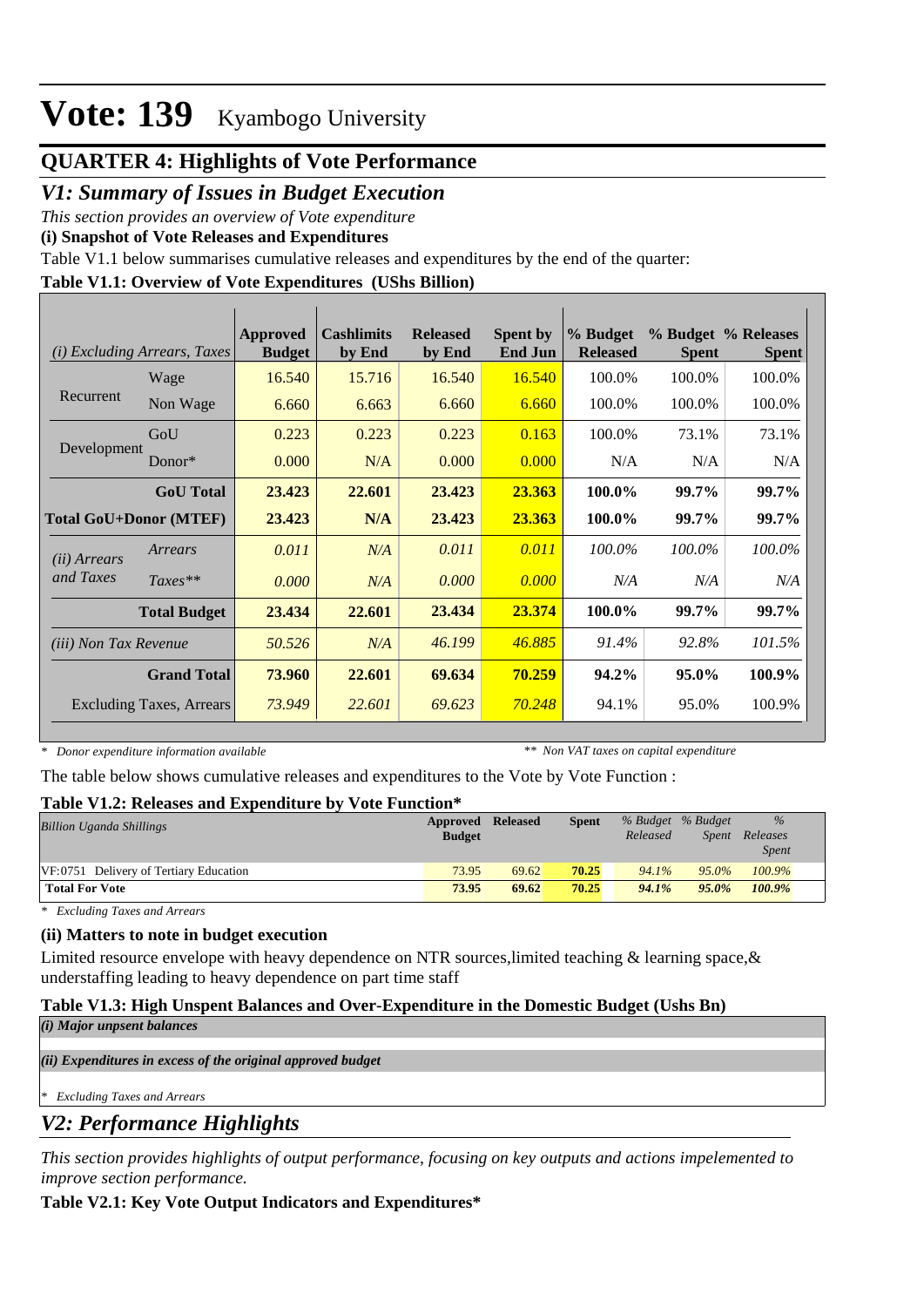## **QUARTER 4: Highlights of Vote Performance**

| Vote, Vote Function<br><b>Key Output</b>                   | <b>Approved Budget and</b><br><b>Planned outputs</b>                                                                                                                                                               |        | <b>Cumulative Expenditure</b><br>and Performance |        | <b>Status and Reasons for</b><br>any Variation from Plans |        |
|------------------------------------------------------------|--------------------------------------------------------------------------------------------------------------------------------------------------------------------------------------------------------------------|--------|--------------------------------------------------|--------|-----------------------------------------------------------|--------|
| Vote Function: 0751 Delivery of Tertiary Education         |                                                                                                                                                                                                                    |        |                                                  |        |                                                           |        |
| <b>Output: 075101</b>                                      | <b>Teaching and Traini</b>                                                                                                                                                                                         |        |                                                  |        |                                                           |        |
| Description of Performance: Post graduate & undergraduate  | students trained $\&$<br>examined, programmes reviewed<br>& developed (by<br>faculties), Academic<br>departments supported &<br>coordinated,collaborations,linka<br>ges, affiliation & partnerships<br>established |        |                                                  |        |                                                           |        |
| Performance Indicators:                                    |                                                                                                                                                                                                                    |        |                                                  |        |                                                           |        |
| No. of students graduating                                 |                                                                                                                                                                                                                    | 8532   |                                                  |        |                                                           |        |
| No. of students examined                                   |                                                                                                                                                                                                                    | 47196  |                                                  |        |                                                           |        |
| No. of programmes offered                                  |                                                                                                                                                                                                                    | 103    |                                                  |        |                                                           |        |
| <b>Output Cost:</b>                                        | UShs Bn:                                                                                                                                                                                                           | 18.715 | UShs Bn:                                         | 17.877 | % Budget Spent:                                           | 95.5%  |
| Output: 075103                                             | Outreach                                                                                                                                                                                                           |        |                                                  |        |                                                           |        |
| Description of Performance: Community activities enhanced. |                                                                                                                                                                                                                    |        |                                                  |        |                                                           |        |
| Output Cost:                                               | UShs Bn:                                                                                                                                                                                                           | 0.953  | UShs Bn:                                         | 0.097  | % Budget Spent:                                           | 10.1%  |
| Output: 075104                                             | <b>Students' Welfare</b>                                                                                                                                                                                           |        |                                                  |        |                                                           |        |
| Description of Performance: Improved students welfare      |                                                                                                                                                                                                                    |        |                                                  |        |                                                           |        |
| Performance Indicators:                                    |                                                                                                                                                                                                                    |        |                                                  |        |                                                           |        |
| No. of students paid living<br>out allowance               |                                                                                                                                                                                                                    | 1160   |                                                  |        |                                                           |        |
| No. of students accomodated                                |                                                                                                                                                                                                                    | 1450   |                                                  |        |                                                           |        |
| <b>Output Cost:</b>                                        | <b>UShs Bn:</b>                                                                                                                                                                                                    | 1.904  | UShs Bn:                                         | 3.754  | % Budget Spent:                                           | 197.2% |
| <b>Vote Function Cost</b>                                  | <b>UShs Bn:</b>                                                                                                                                                                                                    |        | 73.949 UShs Bn:                                  |        | 70.248 % Budget Spent:                                    | 95.0%  |
| <b>Cost of Vote Services:</b>                              | UShs Bn:                                                                                                                                                                                                           |        | 73.949 UShs Bn:                                  |        | <b>70.248</b> % Budget Spent:                             | 95.0%  |

*\* Excluding Taxes and Arrears*

Manual reporting due to lack of integration of Navision & e- compus systems,lengthy & manual mode iof payment for goods & services.

#### **Table V2.2: Implementing Actions to Improve Vote Performance**

## *V3: Details of Releases and Expenditure*

*This section provides a comprehensive summary of the outputs delivered by the Vote and further details of Vote expenditures by Vote Function and Expenditure Item.*

#### **Table V3.1: GoU Releases and Expenditure by Output\***

| <b>Billion Uganda Shillings</b>               | Approved<br><b>Budget</b> | <b>Released</b> | <b>Spent</b> | $%$ GoU<br><b>Budget</b> | $%$ GoU<br><b>Budget</b> | $%$ GoU<br>Releases |
|-----------------------------------------------|---------------------------|-----------------|--------------|--------------------------|--------------------------|---------------------|
|                                               |                           |                 |              | Released                 | <i>Spent</i>             | <i>Spent</i>        |
| VF:0751 Delivery of Tertiary Education        | 23.42                     | 23.42           | 23.36        | 100.0%                   | 99.7%                    | 99.7%               |
| Class: Outputs Provided                       | 22.36                     | 22.36           | 22.36        | $100.0\%$                | $100.0\%$                | $100.0\%$           |
| 075101 Teaching and Training                  | 6.11                      | 6.13            | 6.13         | $100.2\%$                | 100.2%                   | $100.0\%$           |
| 075102 Research, consultancy and publications | 0.05                      | 0.05            | 0.05         | $100.0\%$                | 100.0%                   | $100.0\%$           |
| 075103 Outreach                               | 0.08                      | 0.08            | 0.08         | $100.0\%$                | 100.0%                   | 100.0%              |
| 075104 Students' Welfare                      | 1.00                      | 1.00            | 1.00         | $100.0\%$                | $100.0\%$                | $100.0\%$           |
| 075105 Administration and Support Services    | 15.11                     | 15.10           | 15.10        | 99.9%                    | 99.9%                    | $100.0\%$           |
| Class: Outputs Funded                         | 0.84                      | 0.84            | 0.84         | $100.0\%$                | $100.0\%$                | $100.0\%$           |
|                                               |                           |                 |              |                          |                          |                     |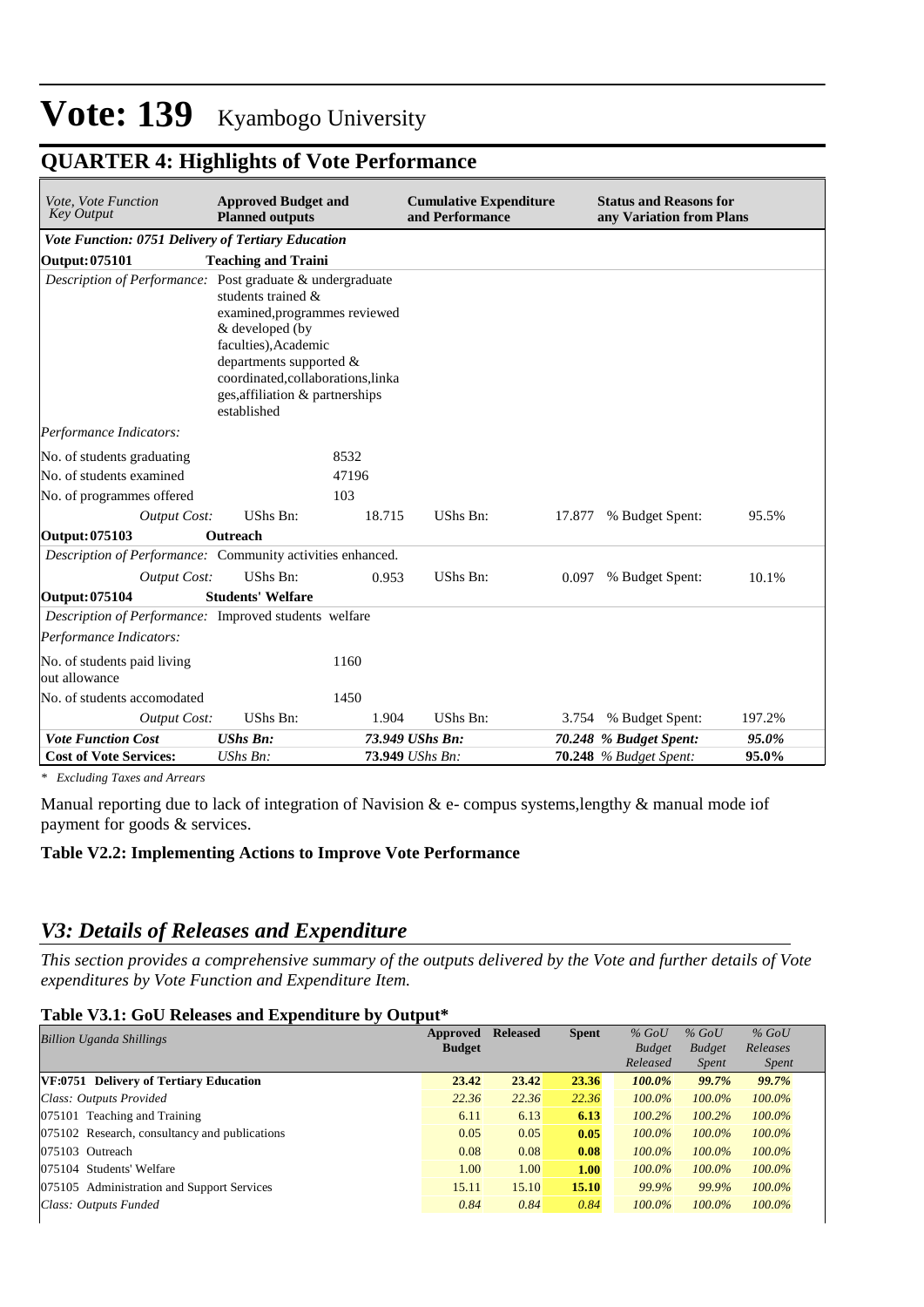## **QUARTER 4: Highlights of Vote Performance**

| <b>Billion Uganda Shillings</b>                               | Approved<br><b>Budget</b> | <b>Released</b> | <b>Spent</b> | $%$ GoU<br><b>Budget</b><br>Released | $%$ GoU<br><b>Budget</b><br><i>Spent</i> | $%$ GoU<br>Releases<br><i>Spent</i> |
|---------------------------------------------------------------|---------------------------|-----------------|--------------|--------------------------------------|------------------------------------------|-------------------------------------|
| $ 075151$ Guild services                                      | 0.84                      | 0.84            | 0.84         | $100.0\%$                            | $100.0\%$                                | 100.0%                              |
| Class: Capital Purchases                                      | 0.22                      | 0.22            | 0.16         | $100.0\%$                            | $73.1\%$                                 | 73.1%                               |
| 075172 Government Buildings and Administrative Infrastructure | 0.16                      | 0.16            | 0.16         | $100.0\%$                            | 100.0%                                   | $100.0\%$                           |
| 075177 Purchase of Specialised Machinery & Equipment          | 0.06                      | 0.06            | 0.00         | $100.0\%$                            | $0.0\%$                                  | $0.0\%$                             |
| <b>Total For Vote</b>                                         | 23.42                     | 23.42           | 23.36        | $100.0\%$                            | 99.7%                                    | 99.7%                               |

*\* Excluding Taxes and Arrears*

## **Table V3.2: 2014/15 GoU Expenditure by Item**

| <b>Billion Uganda Shillings</b>                         | <b>Approved</b><br><b>Budget</b> | <b>Releases</b> | Expend-<br>iture | % Budged<br><b>Released</b> | % Budget<br><b>Spent</b> | %Releases<br><b>Spent</b> |
|---------------------------------------------------------|----------------------------------|-----------------|------------------|-----------------------------|--------------------------|---------------------------|
| <b>Output Class: Outputs Provided</b>                   | 22.36                            | 22.36           | 22.36            | 100.0%                      | 100.0%                   | 100.0%                    |
| 211101 General Staff Salaries                           | 16.54                            | 16.54           | 16.54            | 100.0%                      | 100.0%                   | 100.0%                    |
| 211103 Allowances                                       | 1.06                             | 1.06            | 1.06             | 100.0%                      | 100.0%                   | 100.0%                    |
| 212101 Social Security Contributions                    | 1.61                             | 1.61            | <b>1.61</b>      | 100.0%                      | 100.0%                   | 100.0%                    |
| 213001 Medical expenses (To employees)                  | 0.04                             | 0.04            | 0.04             | 100.0%                      | 100.0%                   | 100.0%                    |
| 213002 Incapacity, death benefits and funeral expenses  | 0.06                             | 0.06            | 0.06             | 100.0%                      | 100.0%                   | 100.0%                    |
| 213004 Gratuity Expenses                                | 0.06                             | 0.06            | 0.06             | 100.0%                      | 100.0%                   | 100.0%                    |
| 221001 Advertising and Public Relations                 | 0.04                             | 0.04            | 0.04             | 100.0%                      | 100.0%                   | 100.0%                    |
| 221002 Workshops and Seminars                           | 0.00                             | 0.00            | 0.00             | 100.0%                      | 100.0%                   | 100.0%                    |
| 221003 Staff Training                                   | 0.05                             | 0.05            | 0.05             | 100.0%                      | 100.0%                   | 100.0%                    |
| 221004 Recruitment Expenses                             | 0.03                             | 0.03            | 0.03             | 100.0%                      | 100.0%                   | 100.0%                    |
| 221005 Hire of Venue (chairs, projector, etc)           | 0.02                             | 0.02            | 0.02             | 100.0%                      | 100.0%                   | 100.0%                    |
| 221006 Commissions and related charges                  | 0.02                             | 0.02            | 0.02             | 100.0%                      | 100.0%                   | 100.0%                    |
| 221007 Books, Periodicals & Newspapers                  | 0.06                             | 0.06            | 0.06             | 100.0%                      | 100.0%                   | 100.0%                    |
| 221008 Computer supplies and Information Technology (IT | 0.03                             | 0.03            | 0.03             | 100.0%                      | 100.0%                   | 100.0%                    |
| 221009 Welfare and Entertainment                        | 0.05                             | 0.05            | 0.05             | 100.0%                      | 100.0%                   | 100.0%                    |
| 221010 Special Meals and Drinks                         | 1.00                             | 1.00            | 1.00             | 100.0%                      | 100.0%                   | 100.0%                    |
| 221011 Printing, Stationery, Photocopying and Binding   | 0.18                             | 0.18            | 0.18             | 100.0%                      | 100.0%                   | 100.0%                    |
| 221012 Small Office Equipment                           | 0.01                             | 0.01            | 0.01             | 100.0%                      | 100.0%                   | 100.0%                    |
| 221014 Bank Charges and other Bank related costs        | 0.01                             | 0.01            | 0.01             | 100.0%                      | 100.0%                   | 100.0%                    |
| 222001 Telecommunications                               | 0.02                             | 0.02            | 0.02             | 100.0%                      | 100.0%                   | 100.0%                    |
| 222002 Postage and Courier                              | 0.01                             | 0.01            | 0.01             | 100.0%                      | 100.0%                   | 100.0%                    |
| 223001 Property Expenses                                | 0.01                             | 0.01            | 0.01             | 100.0%                      | 100.0%                   | 100.0%                    |
| 223002 Rates                                            | 0.03                             | 0.03            | 0.03             | 100.0%                      | 100.0%                   | 100.0%                    |
| 223004 Guard and Security services                      | 0.02                             | 0.02            | 0.02             | 100.0%                      | 100.0%                   | 100.0%                    |
| 223005 Electricity                                      | 0.75                             | 0.75            | 0.75             | 100.0%                      | 100.0%                   | 100.0%                    |
| 223006 Water                                            | 0.23                             | 0.23            | 0.23             | 100.0%                      | 100.0%                   | 100.0%                    |
| 223007 Other Utilities- (fuel, gas, firewood, charcoal) | 0.04                             | 0.04            | 0.04             | 100.0%                      | 100.0%                   | 100.0%                    |
| 224001 Medical and Agricultural supplies                | 0.08                             | 0.08            | 0.08             | 100.0%                      | 100.0%                   | 100.0%                    |
| 226001 Insurances                                       | 0.02                             | 0.02            | 0.02             | 100.0%                      | 100.0%                   | 100.0%                    |
| 227001 Travel inland                                    | 0.03                             | 0.03            | 0.03             | 100.0%                      | 100.0%                   | 100.0%                    |
| 227002 Travel abroad                                    | 0.02                             | 0.02            | 0.02             | 100.0%                      | 100.0%                   | 100.0%                    |
| 227003 Carriage, Haulage, Freight and transport hire    | 0.01                             | 0.01            | 0.01             | 100.0%                      | 100.0%                   | 100.0%                    |
| 227004 Fuel, Lubricants and Oils                        | 0.02                             | 0.02            | 0.02             | 100.0%                      | 100.0%                   | 100.0%                    |
| 228001 Maintenance - Civil                              | 0.05                             | 0.05            | 0.05             | 100.0%                      | 100.0%                   | 100.0%                    |
| 228002 Maintenance - Vehicles                           | 0.07                             | 0.07            | 0.07             | 100.0%                      | 100.0%                   | 100.0%                    |
| 228003 Maintenance - Machinery, Equipment & Furniture   | 0.05                             | 0.05            | 0.05             | 100.0%                      | 100.0%                   | 100.0%                    |
| 282103 Scholarships and related costs                   | 0.05                             | 0.05            | 0.05             | 100.0%                      | 100.0%                   | 100.0%                    |
| <b>Output Class: Outputs Funded</b>                     | 0.84                             | 0.84            | 0.84             | 100.0%                      | 100.0%                   | 100.0%                    |
| 263106 Other Current grants (Current)                   | 0.84                             | 0.84            | 0.84             | 100.0%                      | 100.0%                   | 100.0%                    |
| <b>Output Class: Capital Purchases</b>                  | 0.22                             | 0.22            | 0.16             | 100.0%                      | 73.1%                    | 73.1%                     |
| 231001 Non Residential buildings (Depreciation)         | 0.16                             | 0.16            | 0.16             | 100.0%                      | 100.0%                   | 100.0%                    |
| 231005 Machinery and equipment                          | 0.06                             | 0.06            | 0.00             | 100.0%                      | 0.0%                     | 0.0%                      |